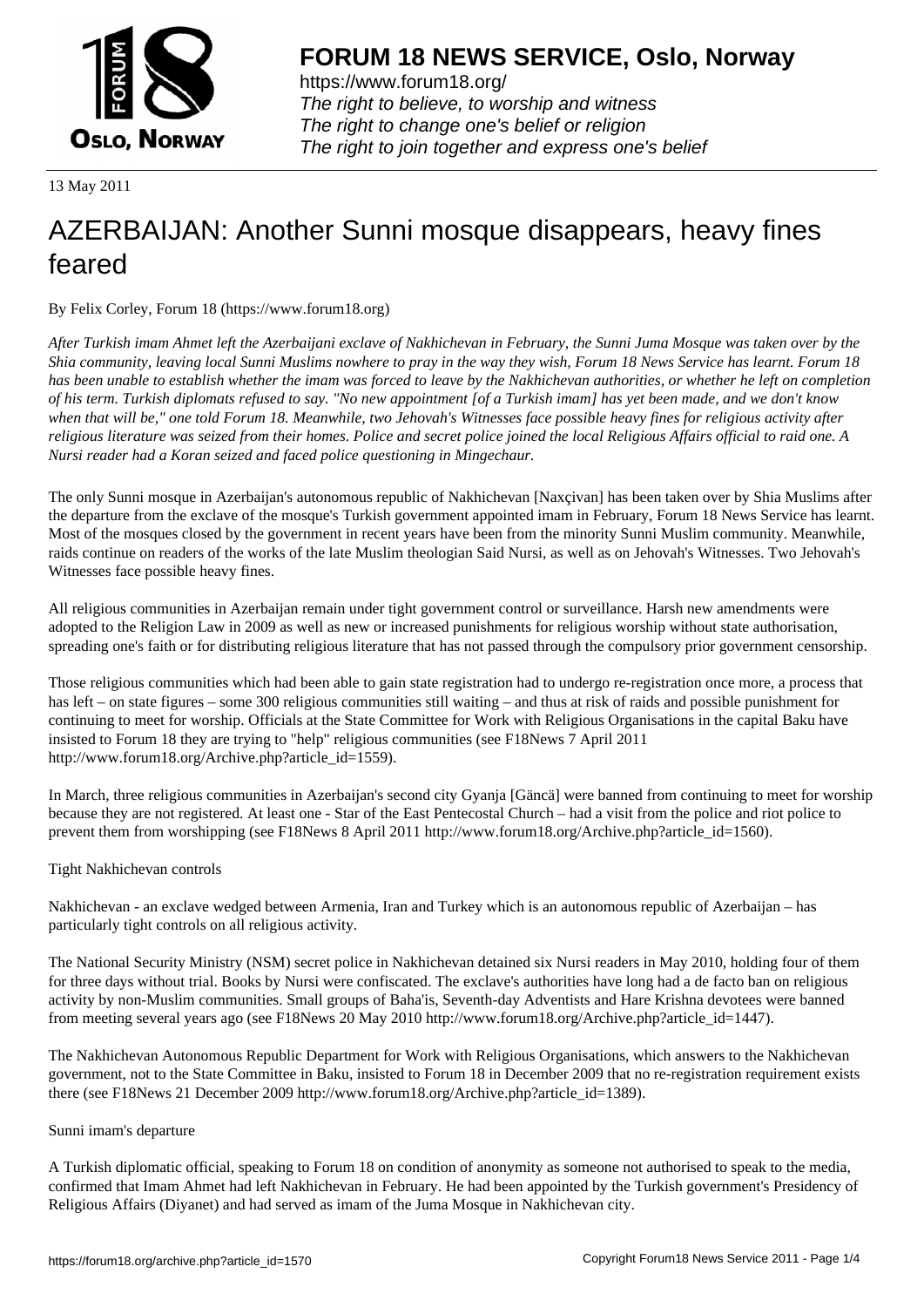For the imam was forum the imam was forced to leave by the Nakhichevan authorities, or whether he left on  $\ell$ completion of his term. The Turkish diplomatic official refused to say. "No new appointment [of a Turkish imam] has yet been made, and we don't know when that will be," the diplomatic official added.

However, Forum 18 has learnt that a Shia imam has already been appointed to the mosque, leaving no Sunni place of worship left in Nakhichevan.

The Juma Mosque had been built by Turkey's Diyanet in the 1990s. However, in summer 2005, allegedly on orders from Vasif Talibov, the powerful speaker of the Nakhichevan Parliament (Ali Mejlis), the home of the imam next to the mosque, as well as a fountain and toilet, were demolished.

#### No answers

No one at the Department for Work with Religious Organisations in Nakhichevan was prepared to talk to Forum 18 about the departure of the Turkish imam and where – if at all - Sunni Muslims are able to pray now. Each time Forum 18 reached the Department between 11 and 13 May the official immediately put the phone down.

The telephone of the office of Nakhichevan Chief Mufti Mirjafar Seidov went unanswered between 11 and 13 May.

Similarly unanswered was the telephone of Nakhichevan's Ombudsperson Ulkar Bayramova, who reports to the exclave's parliament.

#### No Turkish comment

Turkey's General Consulate in Nakhichevan asked Forum 18 to send its questions about the departure of the imam in writing. Sent on 11 May, Forum 18 had received no response by the end of the working day in Nakhichevan on 13 May.

The Counsellor for Religious Affairs at the Turkish Embassy in Baku refused to discuss the departure of the imam from Nakhichevan. "No imams from Turkey are left in Azerbaijan," was all he would tell Forum 18 on 11 May. "We had them here until two years ago."

Forum 18 sent written questions to the Diyanet in the Turkish capital Ankara on 11 May, but it failed to respond by the afternoon of 13 May in Turkey.

Where will Nakhichevan's Sunni Muslims pray?

The transformation of the Juma Mosque into a Shia place of worship leaves the small Sunni Muslim community in Nakhichevan with nowhere to hold prayers.

Even while it was still open, those who attended the Juma Mosque were under close state scrutiny. Three young men who attended prayers there were reported to have been imprisoned for 15 days in November 2009 (see F18News 21 January 2010 http://www.forum18.org/Archive.php?article\_id=1397).

Why so many closed Sunni mosques?

Most of the mosques closed or demolished by the authorities since 2009 have been Sunni, although state officials have denied that the religious affiliation of the mosques was the reason for their closure or demolition.

Among those which remain closed, which local Muslims still hope will be allowed to resume their activity, are the Albanian Mosque in Gyanja, the Martyrs' Mosque near the parliament in Baku (also built in the 1990s by Turkey's Diyanet) and Baku's Abu Bekr Mosque (see F18News 5 April 2011 http://www.forum18.org/Archive.php?article\_id=1558).

#### Shia mosques reopened

Elsewhere in Azerbaijan, two Shia mosques closed by the authorities earlier this year have been able to reopen.

In early March the local authorities closed the Juma Mosque in the town of Qobustan (Maraza), west of Baku, although local officials vigorously denied this to Forum 18. Muslims who had previously prayed there held Friday prayers outside, often in the snow. Local Muslims told Forum 18 that police and Prosecutor's Office officials harassed those who protested against the mosque closure (see F18News 5 April 2011 http://www.forum18.org/Archive.php?article\_id=1558).

However, local Muslims told Forum 18 that the mosque reopened in early May. "No-one gave permission. The people just opened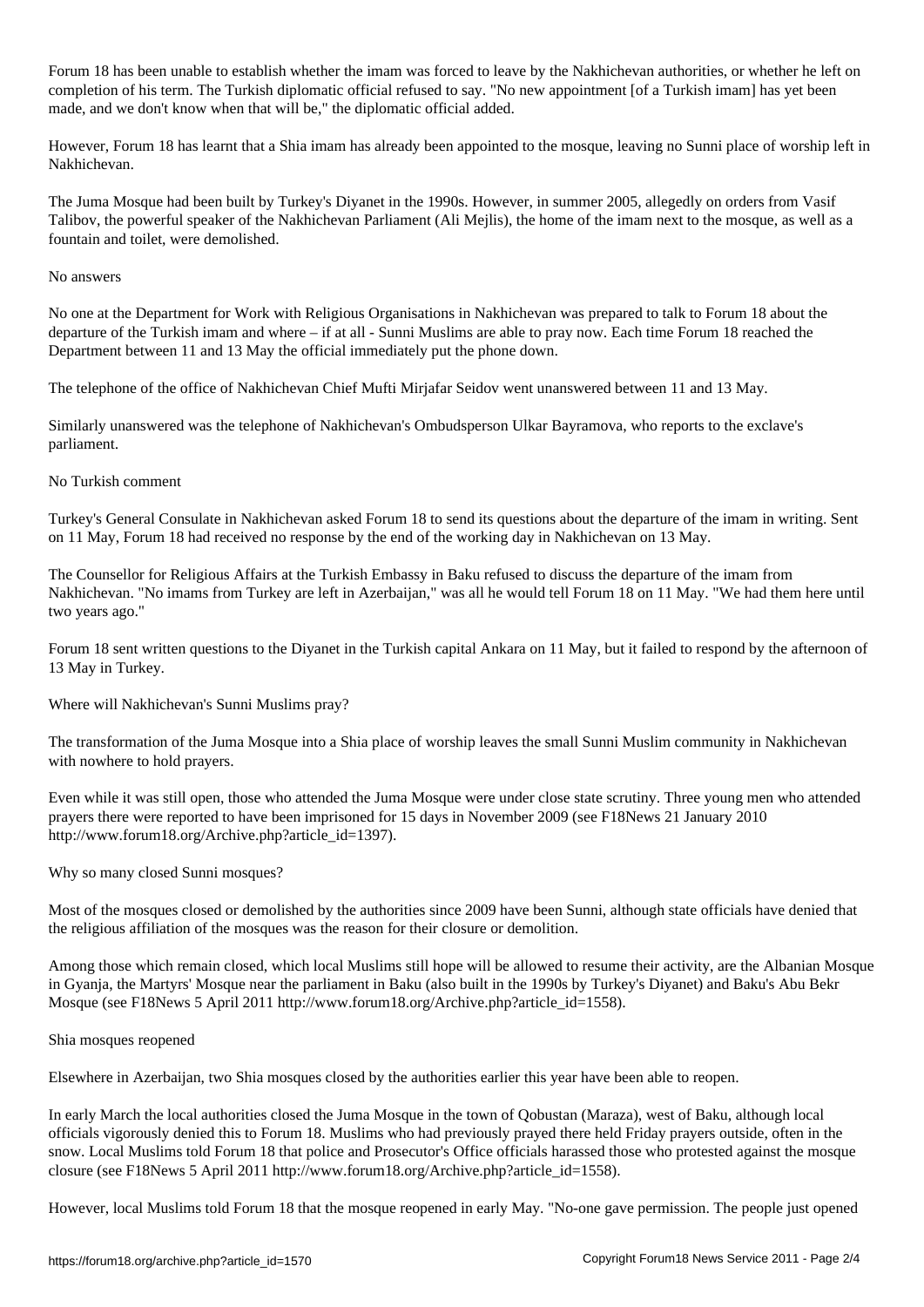The mosque in the village of Turkan not far from Baku was closed in late April. The opposition newspaper Yeni Musavat claimed on 26 March that it had been closed to prevent local people gathering there to protest against villas and fences built recently which prevent their access to the Caspian Sea. Local Muslims confirmed to Forum 18 that the mosque has now reopened.

Will massive fines follow raids?

Meanwhile, raids continue on individuals who hold religious meetings in private homes.

On 18 April, police in the north-western town of Gakh [Qax] launched a case against local Jehovah's Witness Vusal Bakirov on accusations of spreading his faith, the website of the Interior Ministry noted the same day. Two Jehovah's Witness publications were confiscated from him.

He was then charged under Article 300.0.2 of the Code of Administrative Offences, which punishes circulating religious literature without permission from the state. In the wake of the massively increased fines for religious "offences" approved in December 2010, this Article carries punishment on individuals of fines of 200 to 400 Manats (1,580 - 3,155 Norwegian Kroner, 180 - 350 Euros, or 250 - 500 US Dollars) (see F18News 7 January 2011 http://www.forum18.org/Archive.php?article\_id=1527).

A first hearing in Bakirov's case was held at Gakh District Court on 3 May, Jehovah's Witnesses told Forum 18. The trial is due to resume on the morning of 18 May, they added.

In the morning of 29 April in the southern town of Lenkoran close to the border with Iran, police, NSM secret police and the local official of the State Committee raided the private home of local Jehovah's Witness Gulnaz Nasirova. The website of the Interior Ministry noted the same day that the joint operation had been launched to prevent Nasirova from promoting her faith without state permission. It said 19 religious books "forbidden by law" had been confiscated. It said an investigation was now underway.

Lenkoran police refused to discuss the raid on Nasirova's home with Forum 18 on 11 May. The telephone of Miryahya Badirov, local official of the State Committee, went unanswered between 11 and 13 May.

Jehovah's Witnesses insist that neither Bakirov nor Nasirova committed any offence, but fear that both could face heavy fines under the massively increased penalties.

On 6 May, police in the central town of Mingechaur raided a private home owned by a Nursi reader, fellow Nursi readers who asked not to be identified for fear of state reprisals told Forum 18. Police confiscated at least one copy of the Koran and took one woman to the police station for questioning.

Warned never to visit Gyanja

In the wake of the detention in Gyanja of a group of pilgrims from the south-eastern town of Salyan, Muslims from the town are afraid to travel to noted Muslim sites in Gyanja, local human rights activist Emil Mamedov of the Support to Democracy group told Forum 18 from the town on 27 April.

The 14 pilgrims from Salyan – including several children - were detained while having lunch in a restaurant on 17 April after visiting the city's Imamzadeh Mosque, Sheikh Nizami Mausoleum and Shah Abbas Mosque. They were held at Gyanja Nizami District Police for six hours, questioned and threatened before being freed. Even though Salyan authorities had told Nizami District Police by telephone that the 14 were bona fide pilgrims, Nizami District Police warned them never to return to the city.

Although Mamedov insists they were not detained for religious reasons – he believes the Gyanja police feared opposition political meetings – he says the detentions have had a chilling effect on local Muslims.

Officers at Nizami District Police refused to discuss with Forum 18 why the 14 pilgrims had been detained and threatened. (END)

For more background information see Forum 18's Azerbaijan religious freedom survey at http://www.forum18.org/Archive.php?article\_id=1192.

More coverage of freedom of thought, conscience and belief in Azerbaijan is at http://www.forum18.org/Archive.php?query=&religion=all&country=23.

A compilation of Organisation for Security and Co-operation in Europe (OSCE) freedom of religion or belief commitments can be found at http://www.forum18.org/Archive.php?article\_id=1351.

For a personal commentary, by an Azeri Protestant, on how the international community can help establish religious freedom in